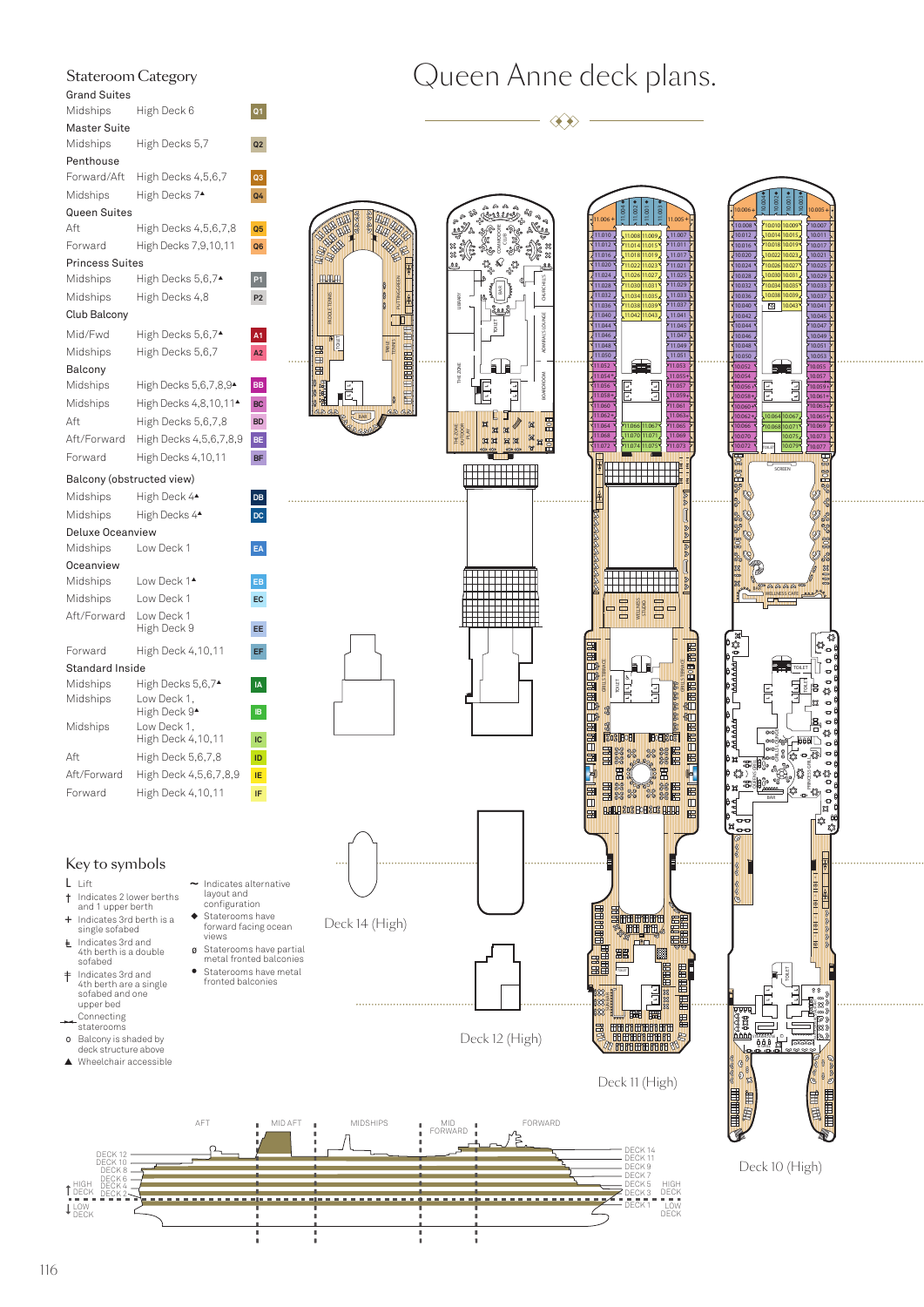Deck 6 (High)